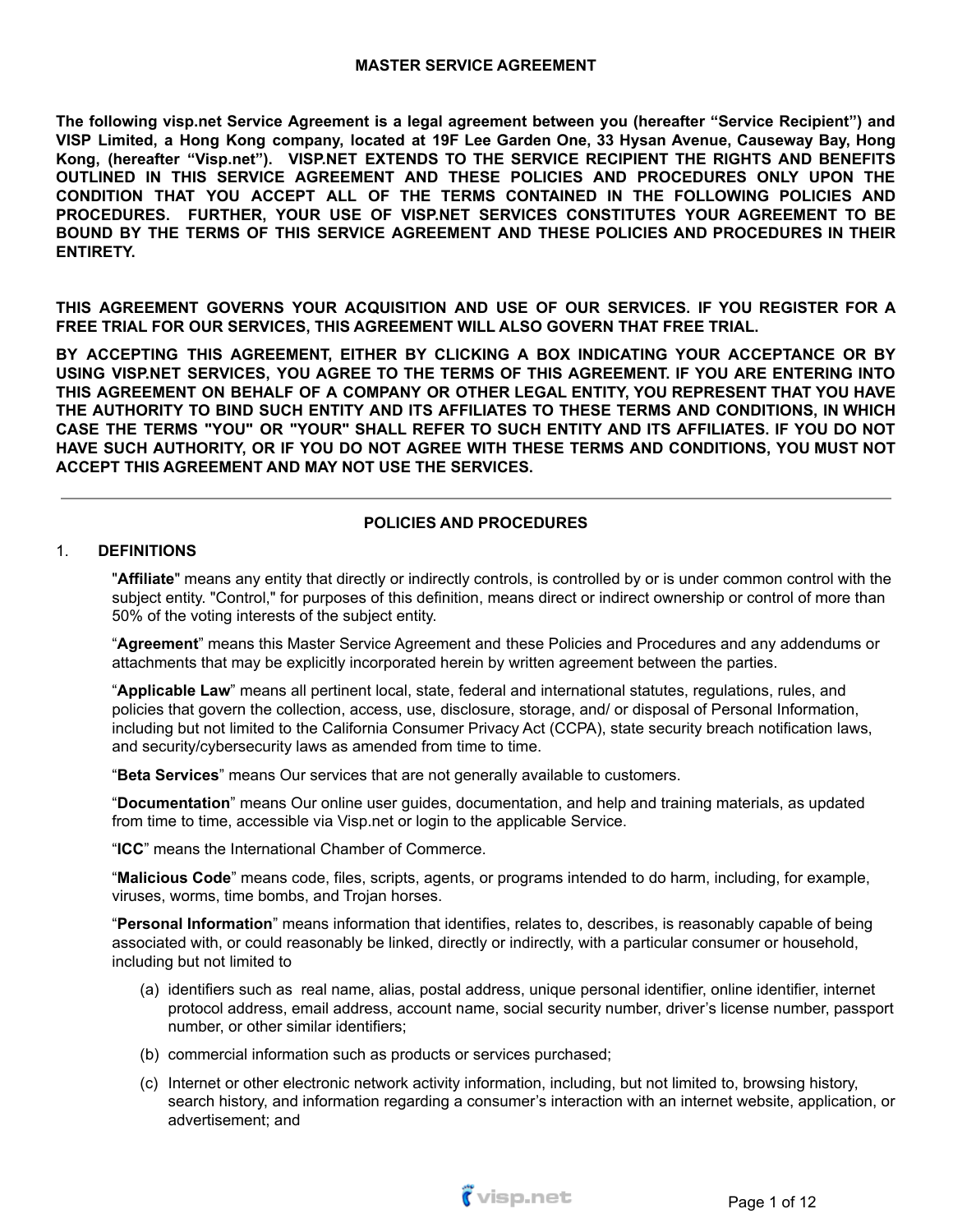(d) geolocation data. Personal Information does not include publicly available information, i.e., information that is lawfully made available from federal, state, or local government records, or de-identified or aggregated consumer information.

"**Purchased Services**" means Services that You or Your Affiliate purchase through visp.net, as distinguished from those provided pursuant to a free trial.

"**Services**" means the services that are ordered by You through visp.net.

"**Software**" means any software made available by Us for use by You in accessing or using the Services.

"**Subscribers**" means Your subscribers who may interface with the Services or about whom you submit information to the Purchased Services.

"**User**" means an individual who is authorized by You to use a Service. Users may include, for example, Your employees, consultants, contractors and agents, and third parties with which You transact business.

"**We**," "**Us,**" or "**Our**" means VISP Limited, a Hong Kong company.

"**You**" or "**Your**" means the company or other legal entity for which you are accepting this Agreement and Affiliates of that company or entity.

"**Your Data**" means electronic data and information submitted by or for You to the Purchased Services or collected and processed by or for You using the Purchased Services, including Personal Information submitted by or collected from Your Subscribers.

#### 2. **OUR SERVICES**

2.1 **Description of Services.** We provide services to assist Internet Service Providers with billing, automation, operations assistance services, and provisioning and delivering services to their customers. Services do not include any software development unless that development is agreed with a written and signed addendum.

#### 3. **OUR RESPONSIBILITIES**

#### 3.1 **Provision of Purchased Services**. We will

- (a) make the Services available to You pursuant to this Agreement,
- (b) provide Our standard support for the Purchased Services to You at no additional charge, and/or upgraded support if purchased, and
- (c) use commercially reasonable efforts to make the online Purchased Services available 24 hours a day, seven days a week, except for:
	- (i) planned downtime (of which We shall give at least 8 hours electronic notice and which We shall schedule to the extent practicable during a window We believe is least likely to impact subscribers), and
	- (ii) any unavailability caused by circumstances beyond Our reasonable control, including, for example, an act of government, flood, fire, earthquake or other natural disasters, civil unrest, an act of terror, strike, or other labor problem (other than one involving Our employees) or denial of service attack (a "Force Majeure" event).

#### 3.2 **ICC Force Majeure Clause 2003**

- (a) Parties to this Agreement are bound to perform their contractual duties even if events have rendered performance more onerous than could reasonably have been anticipated at the time of the conclusion of the contract.
- (b) Notwithstanding paragraph 1 of this Clause, where a party to this Agreement proves that:
	- (i) the continued performance of its contractual duties has become excessively onerous due to an event beyond its reasonable control which it could not reasonably have been expected to have taken into account at the time of the conclusion of the contract; and that
	- (ii) it could not reasonably have avoided or overcome the event or its consequences, the parties are bound, within a reasonable time of the invocation of this Clause, to negotiate alternative contractual terms which reasonably allow for the consequences of the event.

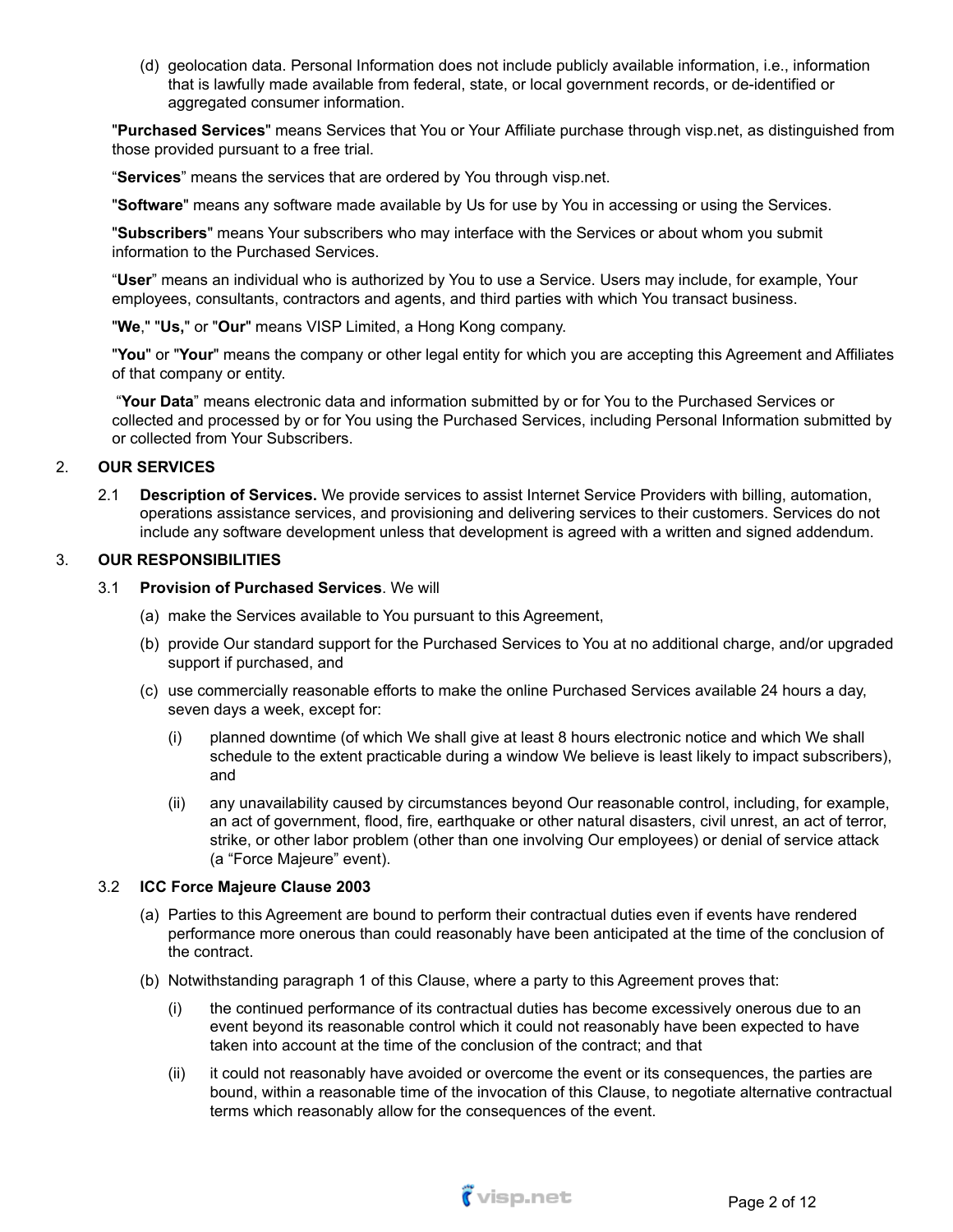(c) Where paragraph 2 of this Clause applies, but where alternative contractual terms which reasonably allow for the consequences of the event are not agreed by the other party to the contract as provided in that paragraph, the party invoking this Clause is entitled to termination of the contract.

## 3.3 **Protection of Your Data**.

- (a) We will maintain commercially reasonable administrative, physical, and technical safeguards for the protection of the security, confidentiality, and integrity of Your Data, including information about Your Accounts, as described in the Documentation. Those safeguards will include, but will not be limited to, measures for preventing access, use, modification, or disclosure of Your Data by Our personnel except
	- (i) to provide the Purchased Services and prevent or address service or technical problems,
	- (ii) as compelled by Applicable Law in accordance with the "Compelled Disclosure" section below, or
	- (iii) as You expressly permit in writing.
- (b) We are prohibited from selling Your Personal Information. "Selling," "sell," "sold," and "sale," for the purposes of this Agreement means selling, renting, releasing, disclosing, disseminating, making available, transferring, or otherwise communicating orally, in writing, or by electronic or other means, a Subscriber's Personal Information by You or Us to another business or a third party for monetary or other valuable consideration.
- (c) We are also prohibited from:
	- (i) retaining, using, or disclosing Your Personal Information for any purpose other than for the specific purpose of performing the services specified in this Agreement, including retaining, using, or disclosing the Personal Information for a commercial purpose other than providing the services specified in this Agreement; and
	- (ii) retaining, using, or disclosing the Personal Information outside of the direct business relationship between You and Us.
- (d) We hereby certify that we understand the restrictions in this "Protection of Your Data" section herein and We represent and warrant that We will comply with them. We will also fully cooperate with You regarding the timely implementation of Subscriber requests to delete, opt-out of selling, or access to Subscriber Personal Information as required by the CCPA.
- (e) If there is any unauthorized access to or use of Your Data via the Service, including at or by any backup facility or system, We will promptly notify you within 24 hours of disclosure of the breach. We will also fully cooperate with You regarding any investigation of such a breach. You are exclusively responsible for sending security breach notification letters to Subscribers in compliance with Applicable Law and We will fully cooperate with you regarding any such compliance requirements.
- 3.4 **Our Personnel**. We will be responsible for the performance of Our personnel (including Our employees, contractors, and any subcontractors) and their compliance with Our obligations under this Agreement, including full compliance with all applicable laws and the "Protection of Your Data" herein, except as otherwise specified herein. We will also provide to You, without unreasonable delay, a list of contractors and subcontractors that will have access to Your website(s) or portals(s) upon Your written request.
- 3.5 **Beta Services**. From time to time, We may invite You to try Beta Services or features at no charge. You may accept or decline any such trial at Your sole discretion. Beta Services will be clearly designated as staging, beta, pilot, limited release, developer preview, non-production, evaluation, or by a description of similar import. Beta Services are for evaluation purposes and not for production use, are not considered "Services" under this Agreement. Such services may be billable but may not be supported, and may be subject to additional terms. Unless otherwise stated, any Beta Services trial period will expire upon the earlier of one year from the trial start date or the date that a version of the Beta Services becomes generally available. We may discontinue Beta Services at any time at Our sole discretion and may never make them generally available. We will have no liability for any harm or damage arising out of or in connection with a Beta Service unless such harm or damage is related to the unauthorized access or use of, or security risks, to Your Personal Information.

## 4. **USE OF SERVICES**

- 4.1 **Subscriptions**. Unless otherwise provided in the Service description on visp.net,
	- (a) Services are purchased as subscriptions,

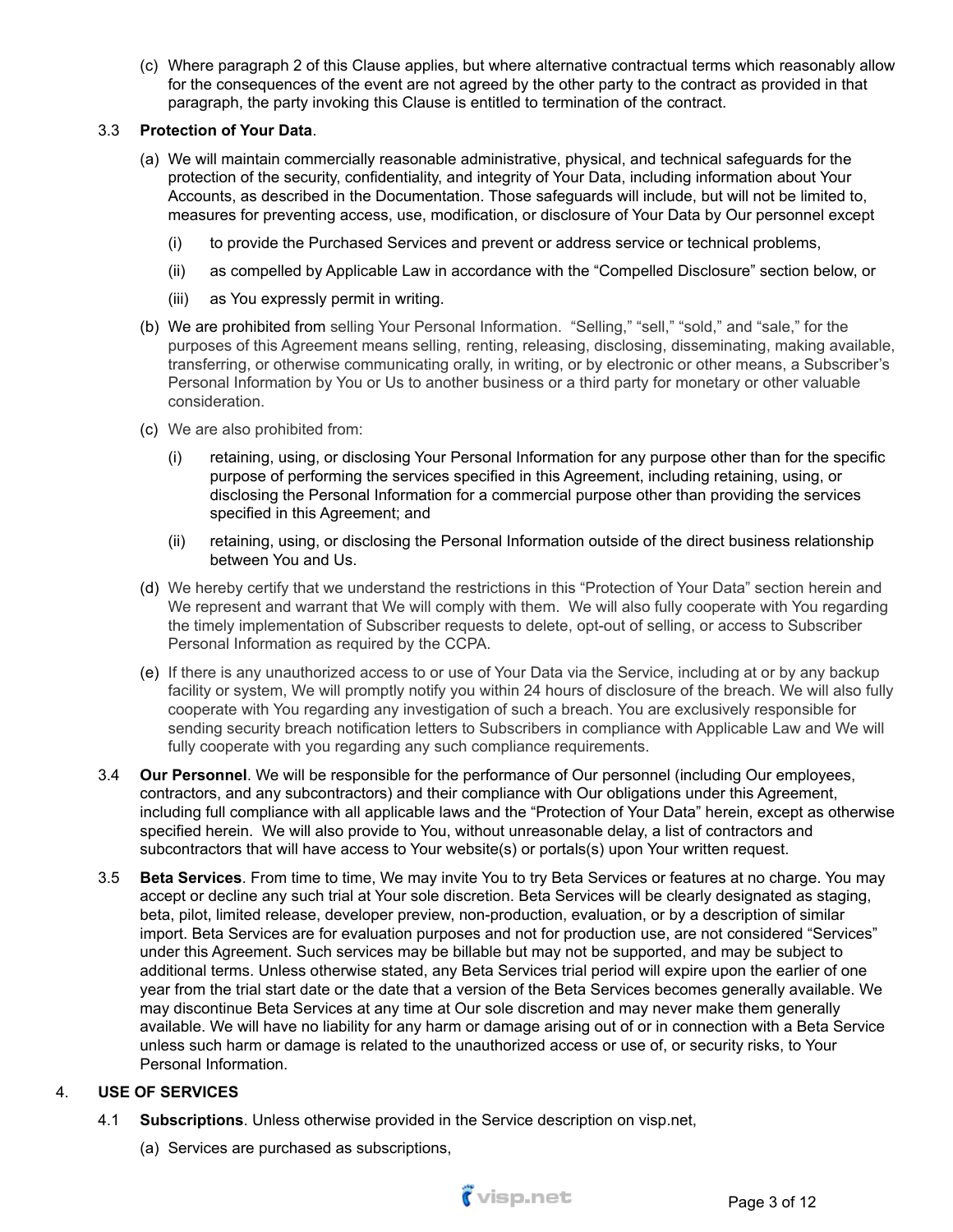- (b) subscriptions may be added during a subscription term at the same pricing as the underlying subscription pricing, prorated for the portion of that subscription term remaining at the time the subscriptions are added, and
- (c) any added subscriptions will terminate on the same date as the underlying subscriptions.

## 4.2 **Technical Support and Customer Service**.

- (a) Unless you have purchased Our technical support services, You shall be responsible for providing customer support and technical assistance to your Subscribers at Your cost and expense. We will not be responsible for responding directly to technical support inquiries from your Subscribers. We will provide advanced support and technical assistance to Your staff during regular business hours.
- (b) If you have purchased Our technical support services, such Services that exceed acceptable use according to our third-party support provider(s) may be subject to overage charges.
- 4.3 **Service Outages**. If You experience an outage of Purchased Services other than due to planned downtime or a Force Majeure event, You may be entitled to a Service Outage Credit. Service Outage Credits are available for "mission-critical" Services, including Radius, DNS, Qwest DSL, spam filtering, dial-up access, and email. Credits are provided for interruptions of such Services lasting more than one hour and take the form of a prorated deduction from the next monthly billing equal to the outage time and for the portion of Service that was unavailable. No credit will be given for outages caused by You, Your Users, Subscribers, or due to third-party network shutdowns. To apply for a Service Outage Credit, You must submit a written request via email to [success@visp.net](mailto:____@visp.net) within ten days after the applicable interruption of Service.

#### 4.4 **Your Responsibilities.** You will:

- (a) be responsible for Your Users' and Subscribers' compliance with this Agreement,
- (b) be responsible for the accuracy, quality, and legality of Your Data and the means by which You acquired Your Data,
- (c) use commercially reasonable efforts to prevent unauthorized access to or use of Services, and notify Us immediately of any such unauthorized access or use, and
- (d) use Services only in accordance with the Documentation and all Applicable Law.
- (e) ensure that all Your User and Subscriber agreements or terms of service include provisions providing for limitations of liability, disclaimers of indirect damages, mediation or arbitration of disputes, and an opportunity to cure any breach by You of such agreements or terms of service.
- 4.5 **Acceptable Use of Software** The license to use Our software, whether on Your server or on Our website is restricted to only Our defined acceptable uses.
	- (a) This includes only:
		- (i) Billing and administration of subscribers
		- (ii) Control and management of Internet access and other services
		- (iii) Streamlining of Service Recipient's operations
		- (iv) Troubleshooting and Technical Support
	- (b) Any use of Our software or services aside from the specific uses mentioned above represents Abuse and is prohibited and will not be supported. In addition, Abuse of Our software and/or services may result in the cancelation of Your account, fines, or legal action. The specific use of Our software and services may only be modified by the specific, written permission of Visp's CEO.

#### 4.6 **Personal Conduct - Restricted Uses. You will not:**

- (a) upload or distribute of any files that contain viruses, corrupted files, or any other similar software or programs that may damage the operation of the Service,
- (b) cause or permit reverse engineering or decomposition of the software programs; create new products, programs, or software that are derived from our Licensed Products or Services.,
- (c) probe, scan, test the vulnerability of, or circumvent any security mechanisms used by, the sites, servers, or networks connected to the Service,

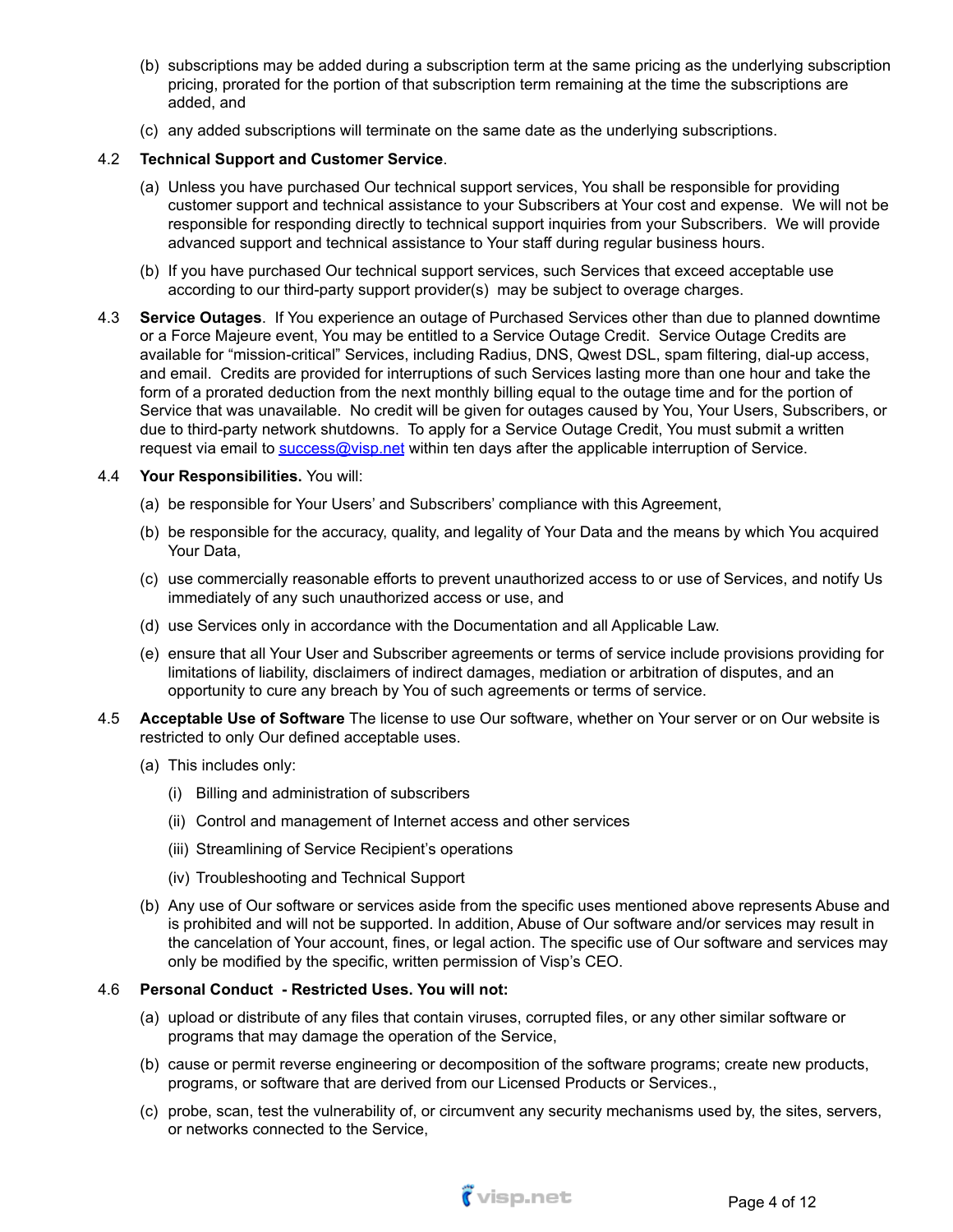- (d) take any action that imposes an unreasonably or disproportionately large load on the sites, servers, or networks connected to the Service,
- (e) copy, reproduce, or the Service or any of our licensed products without express, written permission,
- (f) access or use any other clients' or their users' data through the Service,
- (g) maliciously reduce or impair the accessibility of the Service,
- (h) use the service to post, promote, or transmit any unlawful, misleading, harassing, libelous, abusive, threatening, harmful, hateful, otherwise objectionable material, or,
- (i) transmit or post any material that encourages conduct that could constitute a criminal offense or give rise to civil liability,
- (j) remove or modify any trademarks, copyrights, or any other notice of our proprietary rights; this extends to any Internet domain names that you may register or purchase,
- (k) assign or transfer this agreement or give any interest in the Licensed Products and Services to any individual or entity except as provided under this agreement,
- (l) translate License Products and Services into a non-English language without written permission. We retain all ownership and intellectual property rights to translated materials,
- 4.7 **Terms of Use**. Services furnished by Us are subject to the Terms of Use. By using services provided through Us, each of Your Users and Subscribers, are deemed to have accepted the Terms of Use. If You use a subscriber portal other than Our subscriber portal, You agree to post the Terms of Use on such portal. You agree to indemnify and hold Us harmless from any liability resulting from a User or Subscriber who does not comply with the Terms of Use and will assist Us in enforcing the Terms of Use as We may reasonably request. We may change the Terms of Use from time to time; any new Terms of Use will be effective thirty (30) calendar days after posting a notice of the change in Our application or on Our website.
- 4.8 **Privacy Policy**. All websites and portals operated by Us are subject to Our privacy policy posted at [www.visp.net](http://www.visp.net), in addition to Your Privacy Policy. If you receive Subscriber Personal Information submitted via any such website or portal, then You shall not share any Subscriber Personal Information with any third party, except to include sharing:
	- (a) for business operational, law enforcement, and legal process requirements in compliance with Applicable Law;
	- (b) to investigate, prevent, or take enforcement action regarding illegal activities, suspected fraud, and situations involving potential threats or harm to any person including Your Subscribers, Your company, Your website or other company assets, or in situations to enforce Your Service Agreement(s); and
	- (c) in the event of any reorganization, merger, sale, joint venture, assignment, transfer, or other disposition of all or part of Your business, assets.
	- (d) Additionally, You shall not:
		- (i) market or promote or attempt to market or promote, via electronic mail or otherwise, the products or services of any third party to any Subscriber; or
		- (ii) use clear gifs, web beacons, or web bugs to verify Subscriber email addresses or to otherwise gather Subscriber or user information without Your approval. You may market or promote products or services that are offered by You, provided that You honor all opt-out or unsubscribe requests submitted by Subscribers to You.
	- (e) We may use Your positive, text, audio, video, or other feedback, or a truncated version of it that We believe reflects the sentiment, in our marketing, and We may reference your first and last name unless you request that we remove your name and/or feedback.

#### 4.9 **Usage Restrictions**. You will not

- (a) make any Service available to, or use any Service for any purpose other than providing services to Your Subscribers,
- (b) sell, resell, license, sublicense, distribute, rent, or lease any Service or Software, or include any Service or Software in a service bureau or outsourcing offering,

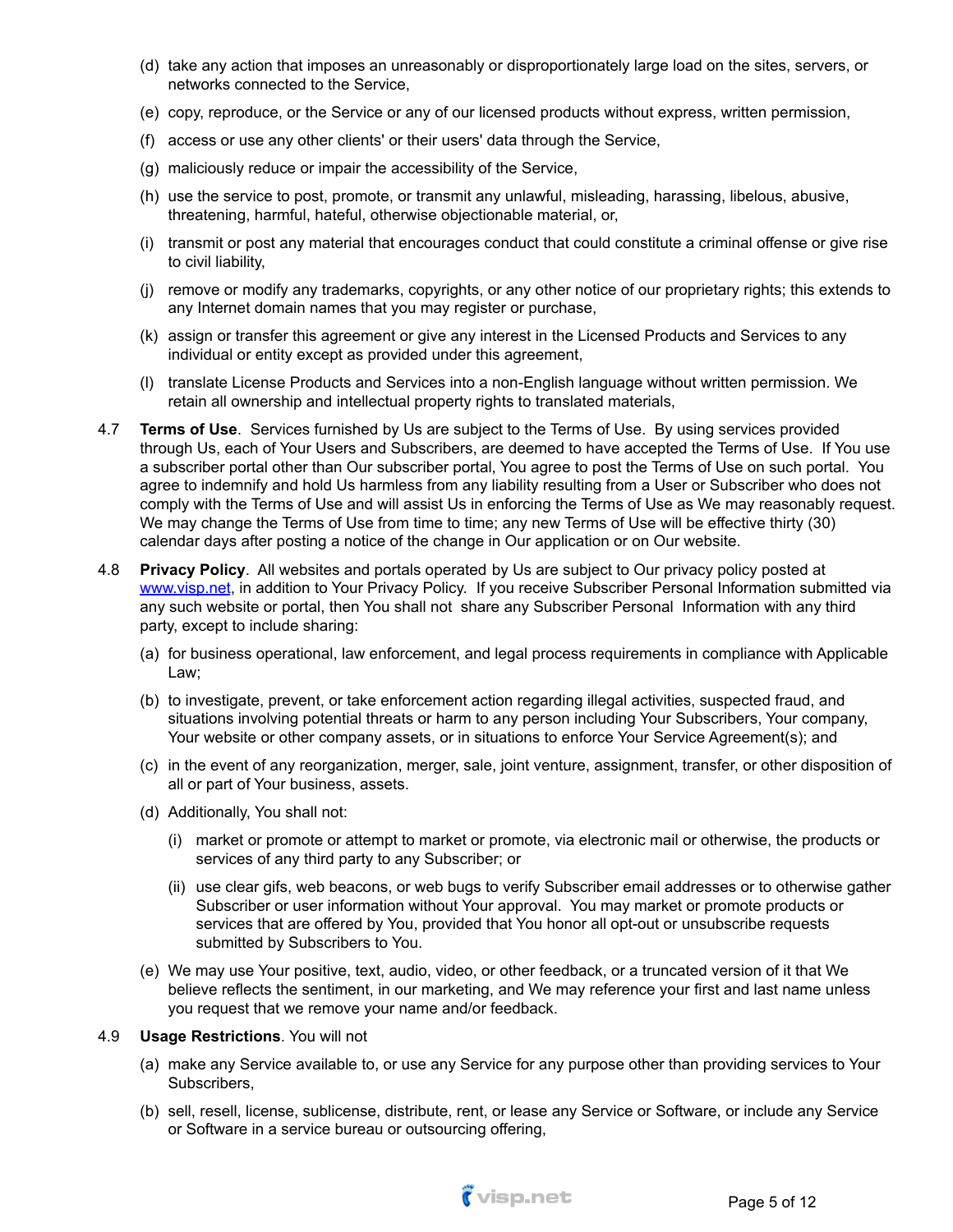- (c) use a Service to store or transmit infringing, libelous, or otherwise unlawful or tortious material, or to store or transmit material in violation of third-party privacy rights,
- (d) knowingly use a Service to store or transmit Malicious Code,
- (e) interfere with or disrupt the integrity or performance of any Service or third-party data contained therein,
- (f) attempt to gain unauthorized access to any Service or its related systems or networks,
- (g) permit direct or indirect access to or use of any Service in a way that circumvents a contractual usage limit,
- (h) copy a Service or any part, feature, function, or user interface thereof,
- (i) frame or mirror any part of any Service, other than framing on Your own intranets or otherwise for Your own internal business purposes or as permitted in the Documentation,
- (j) access any Service or Software in order to build a similar or competitive product or service, or
- (k) reverse engineer any Service or Software (to the extent such restriction is permitted by law). These restrictions apply to all versions of Visp-provided software, including, but not limited to, production, beta, development, or demo versions of Visp software.
- 4.10 **Removal of Software**. If We are required by a licensor to remove Software or receive information that Software provided to You may violate Applicable Law or third-party rights, We may so notify You, and in such event, You will promptly remove such Software from Your systems. If You do not take required action in accordance with this section, We may disable the applicable Service or Software until the potential violation is resolved.

## 5. **FEES AND PAYMENT FOR PURCHASED SERVICES**

- 5.1 **Fees**. You will pay all fees specified for the Services ordered. Except as otherwise specified herein or in the Documentation:
	- (a) fees are based on Services purchased and not actual usage,
	- (b) payment obligations are non-cancelable and fees paid are non-refundable,
	- (c) quantities purchased cannot be decreased during the relevant subscription term.
	- (d) For fees based on a count of active Subscribers, Subscribers will be considered active if the Services have been used or made available to a Subscriber or are reflected as such in Your Data.
- 5.2 **Invoicing.** We will invoice you monthly for Services. Your monthly recurring invoice from Us will be automatically generated on the first day of each month and is due to be paid by a supported automated payment method by the 5th of each month. If Services are not paid by midnight on the 10th of the month, Services will be automatically suspended. Services may be restored immediately with payment or subject to a \$35.00 reactivation fee for services that must be restored manually.
- 5.3 **Payment Terms**. You agree to use and maintain valid and current credit card or electronic check information for automatic payment. By entering into this Agreement and using Our Services, You authorize Us to charge the credit card or echeck account provided for all Purchased Services for the initial subscription term and any renewal subscription term(s). You are responsible for providing complete and accurate billing and contact information to Us and notifying Us of any changes to such information.
- 5.4 **Payment of Invoice Indicates Acceptance of Charges** Payment of an invoice indicates Your acceptance of the charges on that invoice. You are responsible for reviewing each invoice carefully to avoid incorrect charges. In no case will We be liable for more than 60 days of incorrect charges.
- 5.5 **Suspension of Service**. If any amount owed by You under this or any other agreement for Our Services is more than five days late, We may, without limiting Our other rights and remedies, suspend Services.
- 5.6 **Overdue Charges**. If any invoiced amount is not received by Us by the due date, then without limiting Our rights or remedies,
	- (a) those charges may accrue late interest at the rate of 2% of the outstanding balance per month, or the maximum rate permitted by law, whichever is lower; and/or,
	- (b) We may condition future subscription renewals and Order Forms on payment terms shorter than those specified in the "Invoicing and Payment" section herein.

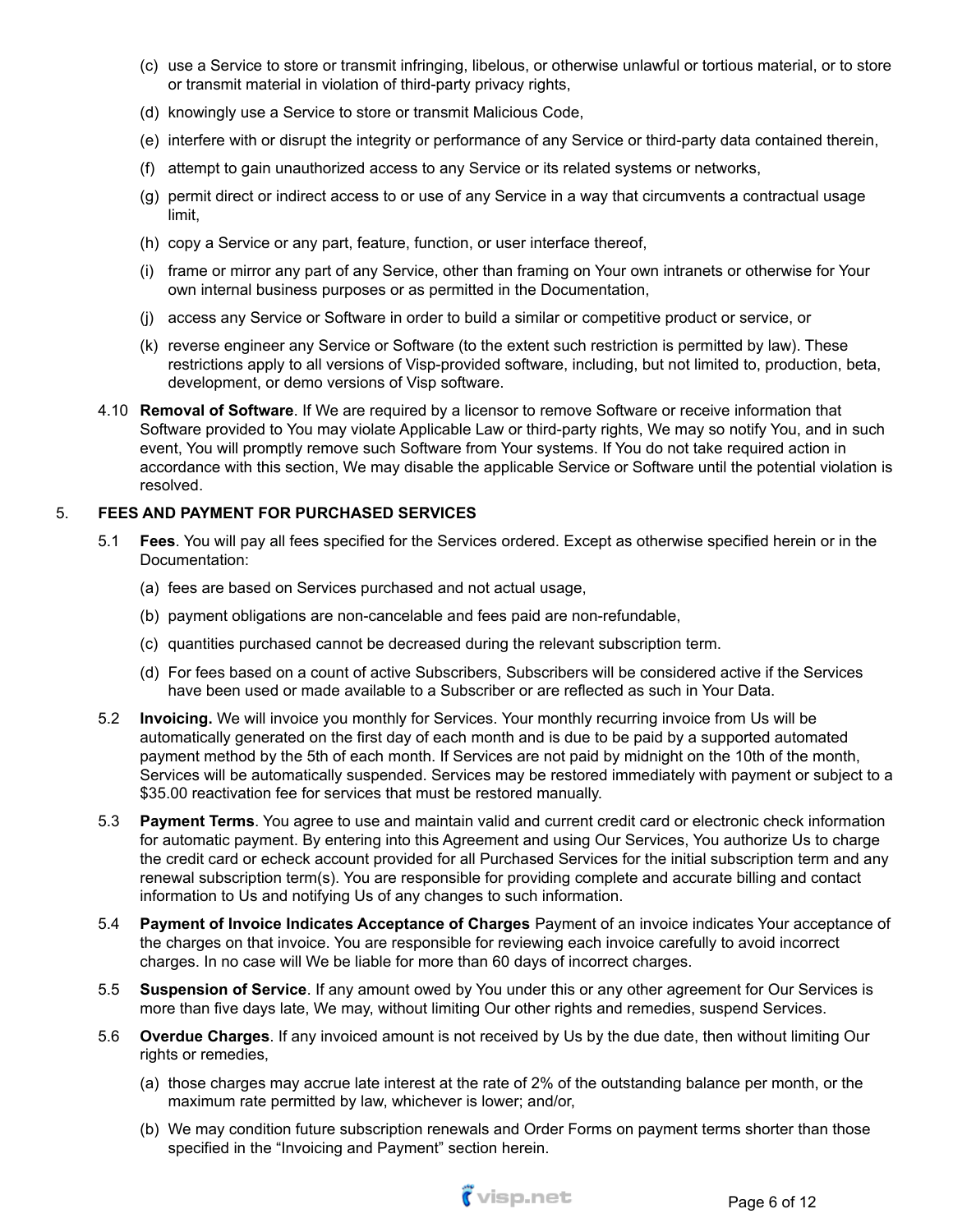- 5.7 **Commissions.** There may be instances where Visp Limited may pay commission on sales of the visp.net Products and Services when sales are made substantially through your efforts during the Term (or any extension of the Term) of this Agreement. The eligibility, terms, and conditions for the payment of such sale or services commissions shall be determined at the sole discretion of Visp Limited.
- 5.8 **Payment Disputes**. We will not exercise Our rights under the "Overdue Charges" or "Suspension of Service" sections above if You are disputing the applicable charges reasonably and in good faith and are cooperating diligently to resolve the dispute.
- 5.9 **Collection.** Notwithstanding any other provision in these Policies and Procedures requiring the arbitration of disputes, visp.net may take any collection measures as may be permitted under law for the recovery of amounts due, including without limitation filing suit in the appropriate courts. Service Recipient agrees to pay visp.net's costs of collecting overdue amounts from Service Recipient, including court costs, and visp.net's reasonable attorney fees, regardless of whether suit or action is required.
- 5.10 **Returned Checks.** All checks returned by Service Recipient's or Subscriber's bank for insufficient funds will be re-submitted for payment. A \$35.00 returned check fee will be charged to the account of the Service Recipient or Subscriber. Any fees resulting from Service Recipient's (or Service Recipient's Subscriber's) NSF check (or returned check fees) will be charged to Service Recipient.
- 5.11 **Taxes**. Our fees do not include any taxes, levies, duties, or similar governmental assessments of any nature, including, for example, value-added, sales, use, or withholding taxes, assessable by any jurisdiction whatsoever (collectively, "Taxes"). You are responsible for paying all Taxes associated with Your purchases hereunder. If We have the legal obligation to pay or collect Taxes for which You are responsible under this Agreement, We will invoice You, and You will pay that amount unless You provide Us with a valid tax exemption certificate authorized by the appropriate taxing authority. For clarity, We are solely responsible for taxes assessable against Us based on Our income, property, and employees.
- 5.12 **Future Functionality**. You agree that Your purchases are not contingent on the delivery of any future functionality or features or dependent on any oral or written public comments made by Us regarding future functionality or features. Future features may be added at an additional cost at Our sole discretion.

## 6. **PROPRIETARY RIGHTS AND LICENSES**

- 6.1 **Reservation of Rights**. Subject to the limited rights expressly granted hereunder, We and Our licensors reserve all of Our/their right, title, and interest in and to the Services and Software, including all of Our/their related intellectual property rights. No rights are granted to You hereunder other than as expressly set forth herein.
- 6.2 **License by Us to Use Software**. We grant to You a limited-term license, under Our applicable intellectual property rights and licenses, to use Software provided by Us solely for the purpose of accessing and using Services, subject to the terms of this Agreement.
- 6.3 **License by Us to Use Our Website.** If applicable, We grant to You a limited-term license, under Our relevant intellectual property rights and licenses, to use Our website(s) provided by Us solely for the purpose of accessing and using Our Services and Software, subject to the terms of this Agreement.
- 6.4 **Third-Party Software**. The Software may contain third-party software that requires notices or additional terms and conditions. By accepting this Agreement, You also accept the additional terms and conditions, if any, provided to you in connection with such software.
- 6.5 **License by You to Host Your Data**. You grant Us and Our Affiliates a worldwide, limited- term revocable license to host, copy, transmit and display Your Data, as necessary for Us to provide the Services in accordance with this Agreement. Subject to the limited licenses granted herein, We acquire no right, title, or interest from You or Your licensors under this Agreement in or to Your Data.
- 6.6 **License by You to Use Feedback**. You grant to Us and Our Affiliates a worldwide, perpetual, irrevocable, royalty-free license to use and incorporate into the Services any suggestion, enhancement request, recommendation, correction, or other feedback provided by You or Users or Your Accounts relating to the operation of the Services.

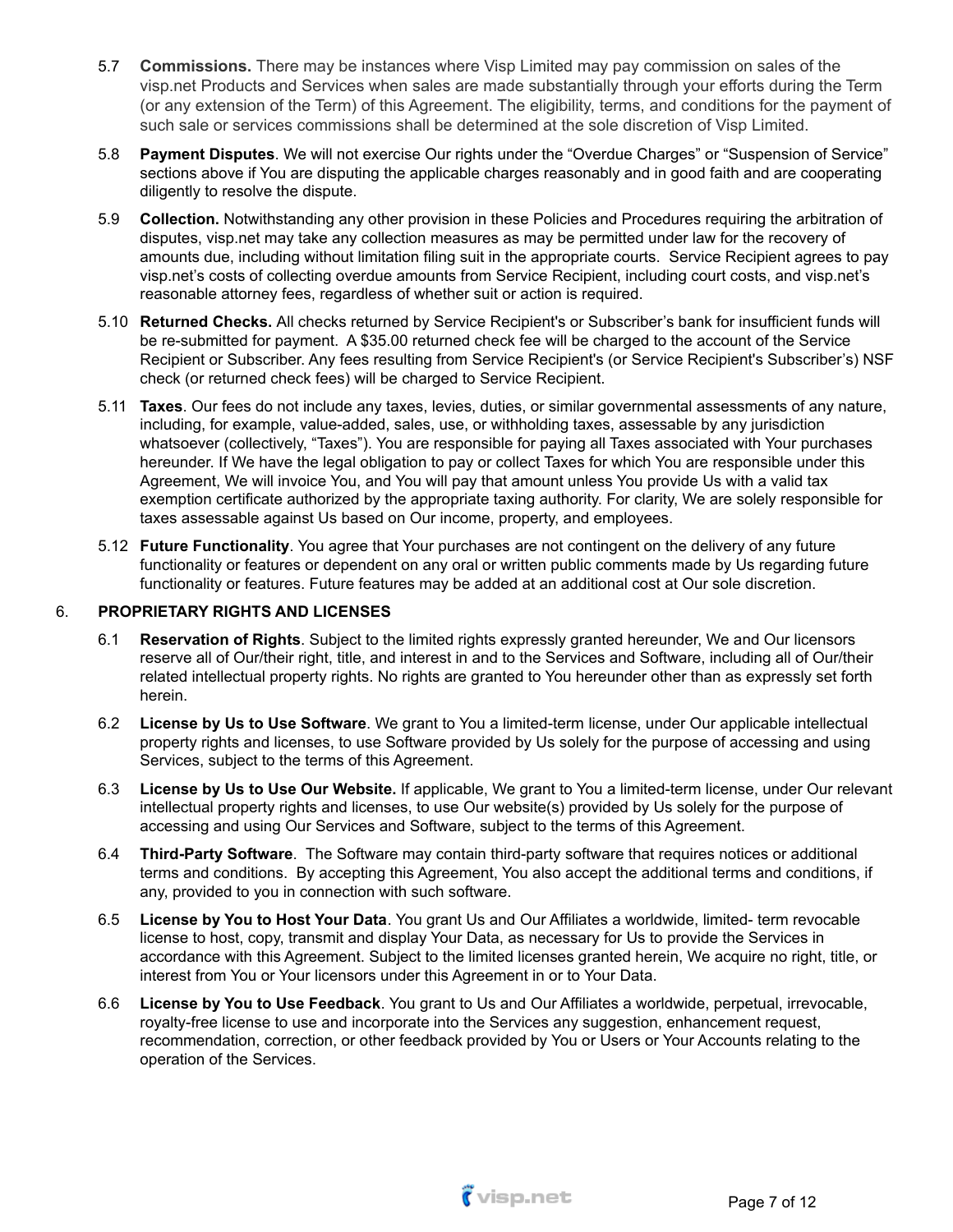6.7 **Federal Government End Use Provisions**. We provide the Services, including related software and technology, for ultimate federal government end use solely in accordance with the following: Government technical data and software rights related to the Services include only those rights customarily provided to the public as defined in this Agreement. This customary commercial license is provided in accordance with FAR 12.211 (Technical Data) and FAR 12.212 (Software) and, for Department of Defense transactions, DFAR 252.227-7015 (Technical Data – Commercial Items) and DFAR 227.7202-3 (Rights in Commercial Computer Software or Computer Software Documentation). If a government agency has a need for rights not granted under these terms, it must negotiate with Us to determine if there are acceptable terms for granting those rights, and a mutually acceptable written addendum specifically granting those rights must be included in any applicable agreement.

# 7. **CONFIDENTIALITY**

7.1 **Definition of Confidential Information**. "Confidential Information" means all information disclosed by a party ("Disclosing Party") to the other party ("Receiving Party"), whether orally or in writing, that is designated as confidential, or that reasonably should be understood to be confidential given the nature of the information and the circumstances of disclosure. Your Confidential Information includes Your Data, business and marketing plans, technology and technical information, product plans, and designs. Our Confidential Information includes any intangible property created by Visp, not limited to Our business and marketing plans, technology and technical information, product plans, inventions, literary and artistic works, symbols, names, images, and designs. This also includes the computer data, source and object code, website design and layout, know-how, and technical information. In addition, You agree that, without Our express, written permission, You will not disclose Your credentials used to login into or access Visp software or websites to a third party.

Confidential Information does not include any information that

- (a) is or becomes generally known to the public without breach of any obligation owed to the Disclosing Party,
- (b) was known to the Receiving Party prior to its disclosure by the Disclosing Party without breach of any obligation owed to the Disclosing Party,
- (c) is received from a third party without breach of any obligation owed to the Disclosing Party, or
- (d) was independently developed by the Receiving Party.
- 7.2 **Protection of Confidential Information**. The Receiving Party will use the same degree of care that it uses to protect the confidentiality of its own confidential information of like kind (but not less than reasonable care)
	- (a) not to use any Confidential Information of the Disclosing Party for any purpose outside the scope of this Agreement, and
	- (b) except as otherwise authorized by the Disclosing Party in writing, to limit access to Confidential Information of the Disclosing Party to those of its and its Affiliates' employees and contractors who need that access for purposes consistent with this Agreement and who have signed confidentiality agreements with the Receiving Party containing protections no less stringent than those herein. Neither party will disclose the terms of this Agreement to any third party other than its Affiliates, legal counsel, and accountants without the other party's prior written consent provided that a party that makes any such disclosure to its Affiliate, legal counsel, or accountants will remain responsible for such Affiliate's, legal counsel's or accountant's compliance with this section.
- 7.3 **Compelled Disclosure**. The Receiving Party may disclose Confidential Information of the Disclosing Party to the extent compelled by law to do so, provided the Receiving Party gives the Disclosing Party prior notice of the compelled disclosure (to the extent legally permitted) and reasonable assistance, at the Disclosing Party's cost, if the Disclosing Party wishes to contest the disclosure. If the Receiving Party is compelled by law to disclose the Disclosing Party's Confidential Information as part of a civil proceeding to which the Disclosing Party is a party, and the Disclosing Party is not contesting the disclosure, the Disclosing Party will reimburse the Receiving Party for its reasonable cost of compiling and providing secure access to that Confidential Information.

## 8. **REPRESENTATIONS, WARRANTIES, EXCLUSIVE REMEDIES, AND DISCLAIMERS**

8.1 **Mutual Representations and Warranties**. Each party represents and warrants that it has validly entered into this Agreement and has the legal power to do so.

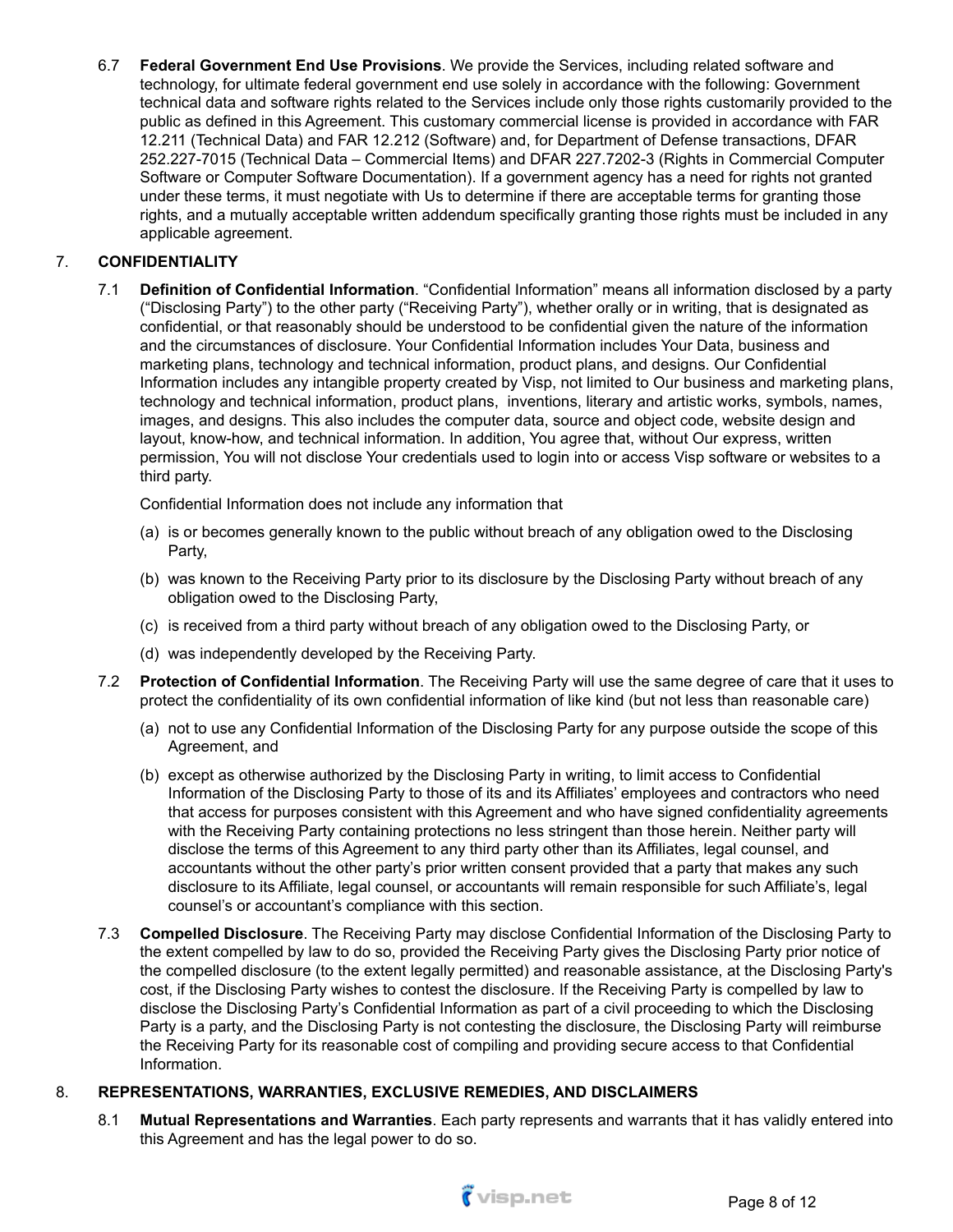### 8.2 **Our Representations and Warranties**. We represent and warrant that we will

- (a) use commercially reasonable efforts to protect the security, confidentiality, and integrity of Your Data;
- (b) comply with Applicable Law;
- (c) ensure that the Purchased Services will not introduce Malicious Code into Your systems;
- (d) that Our contractors and subcontractors have agreed to the requirements of this Service Agreement and qualify as a "Service Provider" under Applicable Law;
- 8.3 For any breach of the above representation and warranty, Your exclusive remedies are those described in the "Termination" and "Refund or Payment upon Termination" sections herein.
- 8.4 **Disclaimers. EXCEPT AS EXPRESSLY PROVIDED HEREIN, NEITHER PARTY MAKES ANY WARRANTY OF ANY KIND, WHETHER EXPRESS, IMPLIED, STATUTORY, OR OTHERWISE, AND EACH PARTY SPECIFICALLY DISCLAIMS ALL IMPLIED WARRANTIES, INCLUDING ANY IMPLIED WARRANTY OF MERCHANTABILITY, FITNESS FOR A PARTICULAR PURPOSE, OR NON-INFRINGEMENT, TO THE MAXIMUM EXTENT PERMITTED BY APPLICABLE LAW. SOFTWARE AND BETA SERVICES ARE PROVIDED "AS IS," EXCLUSIVE OF ANY WARRANTY WHATSOEVER. EACH PARTY DISCLAIMS ALL LIABILITY AND INDEMNIFICATION OBLIGATIONS FOR ANY HARM OR DAMAGES CAUSED BY ANY THIRD-PARTY HOSTING PROVIDERS. THE SERVICES AND SOFTWARE ARE NOT DESIGNED, INTENDED, OR LICENSED FOR USE IN HAZARDOUS ENVIRONMENTS REQUIRING FAIL-SAFE CONTROLS, INCLUDING, WITHOUT LIMITATION, THE DESIGN, CONSTRUCTION, MAINTENANCE, OR OPERATION OF NUCLEAR FACILITIES, AIRCRAFT NAVIGATION OR COMMUNICATION SYSTEMS, AIR TRAFFIC CONTROL, AND LIFE SUPPORT OR WEAPONS SYSTEMS. WE SPECIFICALLY DISCLAIM ANY EXPRESS OR IMPLIED WARRANTY OF FITNESS FOR SUCH PURPOSES.**

#### 9. **MUTUAL INDEMNIFICATION**

- 9.1 **Indemnification by Us**. We will defend You against any claim, demand, actions, suit, or proceeding made or brought against You by a third party alleging that the use of a Purchased Service in accordance with this Agreement infringes or misappropriates such third party's intellectual property rights or violates Applicable Law (a "Claim Against You"), and will indemnify You from any damages, attorney fees, and costs finally awarded against You as a result of, or for amounts paid by You under a court-approved settlement of, a Claim Against You, provided You
	- (a) promptly give Us written notice of the Claim Against You,
	- (b) give Us sole control of the defense and settlement of the Claim Against You (except that We may not settle any Claim Against You unless it unconditionally releases You of all liability), and
	- (c) give Us all reasonable assistance, at Our expense. If We receive information about an infringement or misappropriation claim related to a Service, We may at Our discretion and at no cost to You:
		- (i) modify the Service so that it no longer infringes or misappropriates,
		- (ii) obtain a license for Your continued use of that Service under this Agreement, or
		- (iii) terminate Your subscriptions for that Service and refund You any prepaid fees covering the remainder of the term of the terminated subscriptions.
- 9.2 **Indemnification by You**. You will defend Us against any claim, demand, actions, suit, or proceeding made or brought against Us by a third party alleging that Your Data, or Your use of any Service in breach of this Agreement, infringes or misappropriates such third party's intellectual property rights or violates Applicable Law (a "Claim Against Us"), and will indemnify Us from any damages, attorney fees, and costs finally awarded against Us as a result of, or for any amounts paid by Us under a court-approved settlement of, a Claim Against Us, provided We
	- (a) promptly give You written notice of the Claim Against Us,
	- (b) give You sole control of the defense and settlement of the Claim Against Us (except that You may not settle any Claim Against Us unless it unconditionally releases Us of all liability), and
	- (c) give You all reasonable assistance, at Your expense.

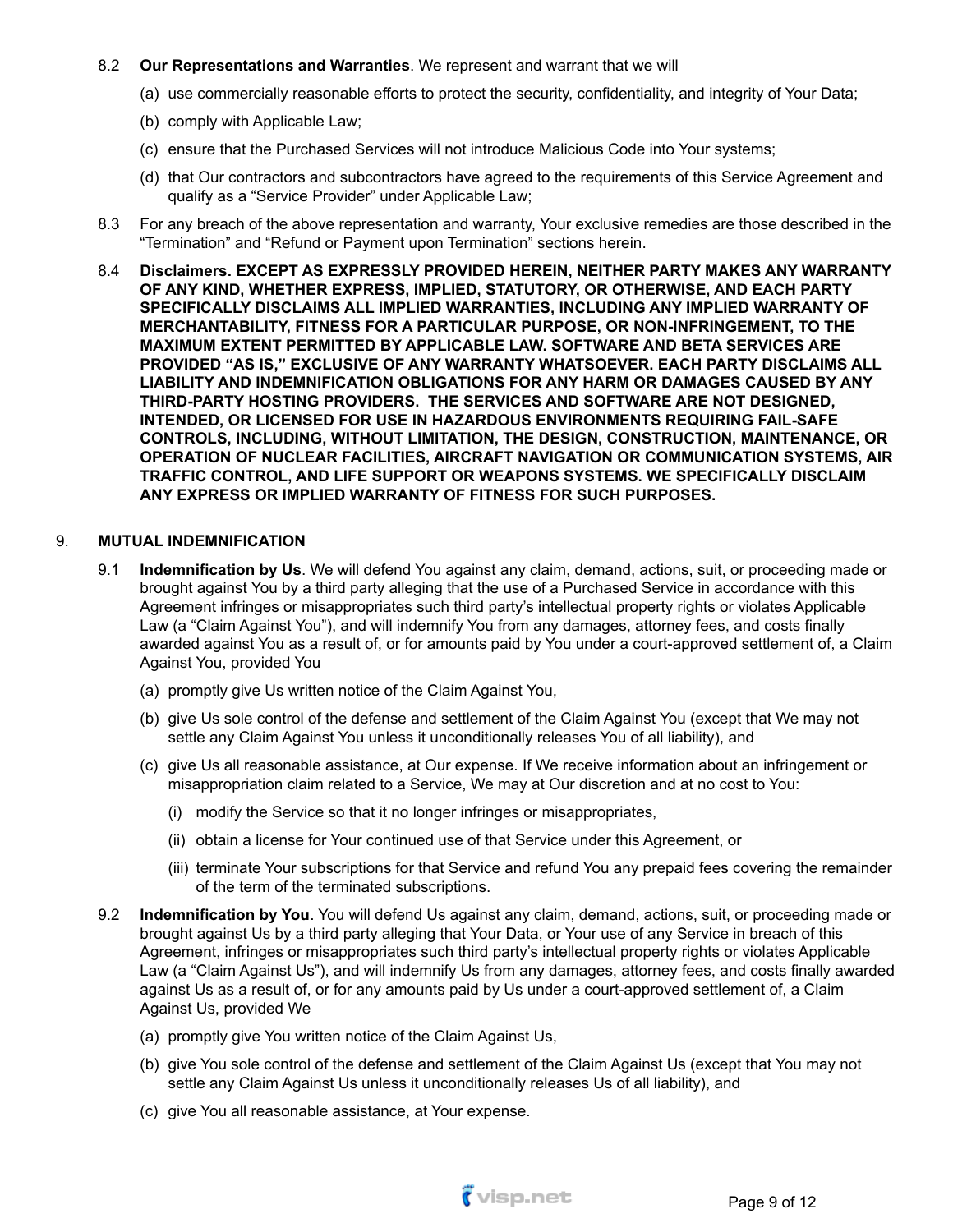- 9.3 **Exceptions to Indemnification.** The defense and indemnification obligations of either party do not apply to the extent a Claim Against the indemnified party arises from a willful, uncured breach of this Agreement or Applicable Laws. Further, We will not have any obligation to indemnify You for any damages, attorneys fees, or costs resulting from any Claim Against You that could have been avoided or mitigated by your compliance with the requirements of "**Your Responsibilities**" Item in the "Use of Services" Section of this Agreement.
- 9.4 **Exclusive Remedy**. This section states the indemnifying party's sole liability to, and the indemnified party's exclusive remedy against, the other party for any type of claim described in this section.

## 10. **LIMITATION OF LIABILITY**

- 10.1 **Limitation of Liability. NEITHER PARTY'S LIABILITY WITH RESPECT TO ANY SINGLE INCIDENT ARISING OUT OF OR RELATED TO THIS AGREEMENT WILL EXCEED THE AMOUNT PAID BY YOU HEREUNDER IN THE 12 MONTHS PRECEDING THE INCIDENT, PROVIDED THAT IN NO EVENT WILL EITHER PARTY'S AGGREGATE LIABILITY ARISING OUT OF OR RELATED TO THIS AGREEMENT EXCEED THE TOTAL AMOUNT PAID BY YOU HEREUNDER. THE ABOVE LIMITATIONS WILL APPLY WHETHER AN ACTION IS IN CONTRACT OR TORT AND REGARDLESS OF THE THEORY OF LIABILITY. HOWEVER, THE ABOVE LIMITATIONS WILL NOT LIMIT YOUR PAYMENT OBLIGATIONS UNDER THE "FEES AND PAYMENT FOR PURCHASED SERVICES" SECTION IN THIS AGREEMENT.**
- 10.2 **Exclusion of Consequential and Related Damages**. **IN NO EVENT WILL EITHER PARTY HAVE ANY LIABILITY TO THE OTHER PARTY FOR ANY LOST PROFITS, REVENUES OR INDIRECT, SPECIAL, INCIDENTAL, CONSEQUENTIAL, COVER, OR PUNITIVE DAMAGES, WHETHER AN ACTION IS IN CONTRACT OR TORT AND REGARDLESS OF THE THEORY OF LIABILITY, EVEN IF A PARTY HAS BEEN ADVISED OF THE POSSIBILITY OF SUCH DAMAGES. THE FOREGOING DISCLAIMER WILL NOT APPLY TO THE EXTENT PROHIBITED BY LAW.**

## 11. **TERM AND TERMINATION**

- 11.1 **Term of Agreement**. This Agreement commences on the date You first accept it and continues until all subscriptions hereunder have expired or have been terminated.
- 11.2 **Term of Purchased Subscriptions**. The term of each subscription shall be one month unless otherwise specified in the applicable order or addendum. Subscriptions will automatically renew for additional periods equal to the expiring subscription term unless either party gives the other notice of non-renewal at least 30 days before the end of the relevant subscription term. The per-unit pricing during any automatic renewal term will be the same as that during the immediately prior term unless We have given You written notice of a pricing increase at least 60 days before the end of that prior term, in which case the pricing increase will be effective upon renewal and thereafter.
- 11.3 **Termination**. We may terminate this Agreement at any time if the fees for Purchased Services fall below \$100 per month or such other Monthly Minimum as we determine necessary to maintain Your Services. Further, a party may terminate this Agreement for cause:
	- (a) upon 30 days written notice to the other party of a material breach if such breach remains uncured at the expiration of such period, or
	- (b) if the other party becomes the subject of a petition in bankruptcy or any other proceeding relating to insolvency, receivership, liquidation, or assignment for the benefit of creditors.
	- (c) Notwithstanding the foregoing, material breaches of the "Protection of Your Data" and "Confidentially" sections in this Agreement that cannot be cured hereby grant the non-breaching party the discretion to terminate this Agreement immediately with written notice to the other party.
- 11.4 **Refund or Payment upon Termination**. If this Agreement is terminated by You in accordance with the "Termination" section of this Agreement, We will refund You any prepaid fees covering the remainder of the term after the effective date of termination. If this Agreement is terminated by Us in accordance with the "Termination" section of this Agreement, You will pay any unpaid fees covering the remainder of the term of all Purchased Services. In no event will termination relieve You of Your obligation to pay any fees payable to Us for the period prior to the effective date of termination.

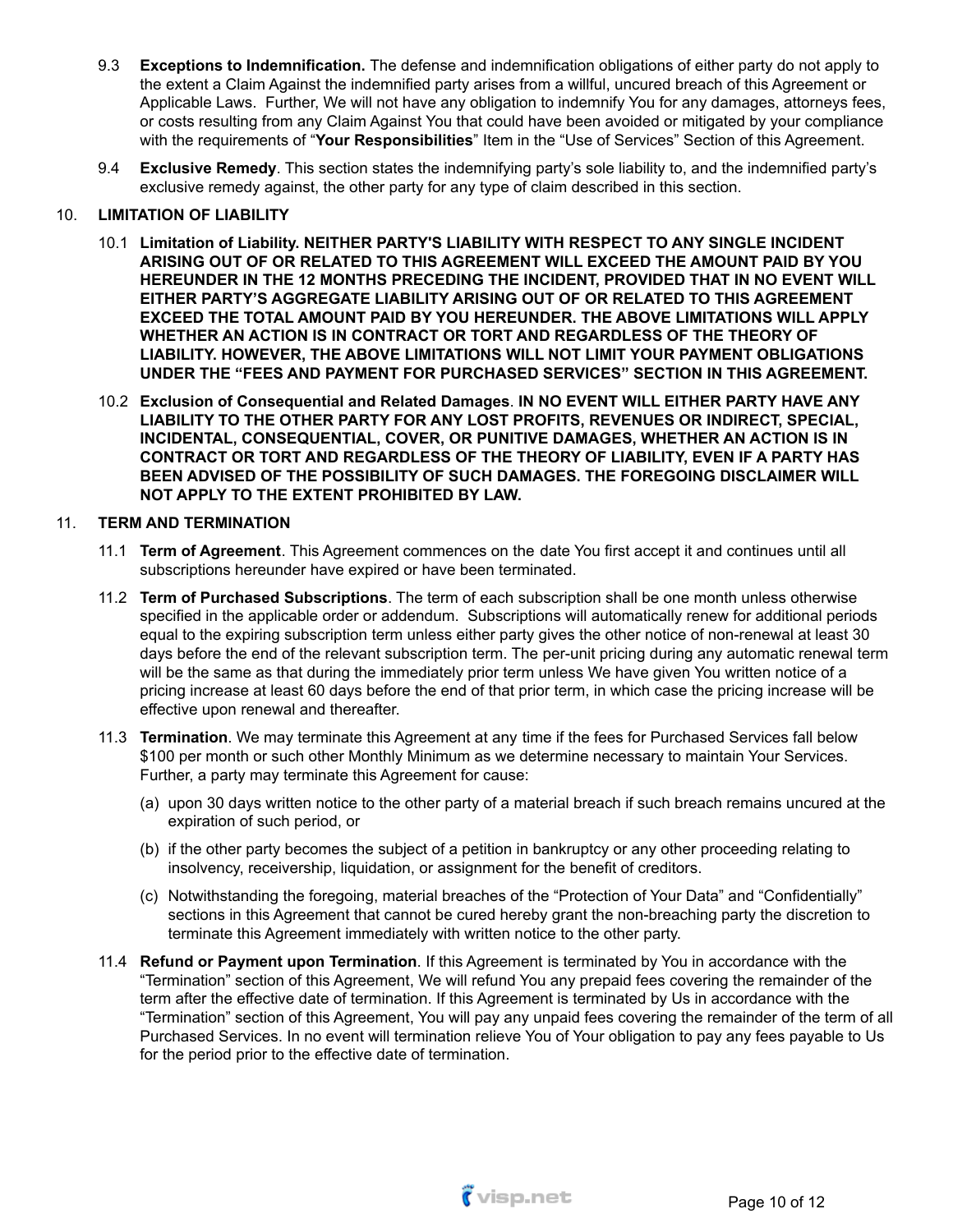- 11.5 **Your Data Portability and Deletion**. Upon request by You made within 30 calendar days after the effective date of termination or expiration of this Agreement, We will make Your Data available to You for export or download in a reasonably secure manner as provided in the Documentation. After that 30-day period, We will have no obligation to maintain or provide Your Data, and thereafter may delete or destroy all copies of Your Data in Our systems or otherwise in Our possession or control as provided in the Documentation and in a secure manner in compliance with Applicable Law, unless deletion or destruction is legally prohibited.
- 11.6 **Surviving Provisions**. The sections titled "Fees and Payment for Purchase Services," "Proprietary Rights and Licenses," "Confidentiality," "Mutual Indemnification," "Limitation of Liability," "Refund or Payment upon Termination," "Portability and Deletion of Your Data," "Our Responsibilities," "Representations, Warranties, Exclusive Remedies and Disclaimers," and "General Provisions" will survive any termination or expiration if this Agreement.

## 12. **GENERAL PROVISIONS**

## 12.1 **Resolution of Disputes**.

- (a) In the event of any dispute arising out of or in connection with the present contract, the parties shall first refer the dispute to proceedings under the ICC Mediation Rules. The commencement of proceedings under the ICC Mediation Rules shall not prevent any party from commencing arbitration in accordance with the sub-clause below.
- (b) All disputes arising out of or in connection with the present contract shall be finally settled under the Rules of Arbitration of the International Chamber of Commerce by one or more arbitrators appointed in accordance with the said Rules. Any such arbitration shall be conducted in English and shall be held online unless parties agree otherwise. The arbitrators shall have the authority to grant specific performance and to allocate between the parties the costs of arbitration in such an equitable manner as they determine. The parties agree that the findings of the expert shall be contractually binding upon them. Judgment upon the award rendered by the arbitrators may be entered in any court having jurisdiction, or application may be made to such court for judicial acceptance of any award and an order of enforcement, as the case may be. In no event shall a demand for arbitration be made after the date when the institution of a legal or equitable proceeding based upon such claim would be barred by the applicable statute of limitations.
- (c) Notwithstanding the foregoing, either party shall have the right, without waiving any right or remedy available to such party, to seek and obtain from any court of competent jurisdiction any interim or provisional relief to protect the rights or property of such party, pending the commencement or conclusion of mediation or arbitration proceedings.
- 12.2 **Governing Law**. This Agreement shall be governed, construed, and enforced in accordance with the laws of the State of New York, USA, without regard to its conflict of laws provisions, unless the laws of the state or nation in which You reside expressly require the application of its laws, in which case that state's law shall govern all issues related to jurisdiction and venue. Alternatively, the parties may agree to allow the arbitrator to determine a more appropriate Governing Law.
- 12.3 **Notices**. Any notice or communication required or permitted to be given hereunder must be in writing, signed, or authorized by the party giving notice, and may be:
	- (a) delivered by hand, deposited with an overnight courier;
	- (b) sent by email; or
	- (c) mailed by registered or certified mail, return receipt requested, postage prepaid, to the following:
		- (i) **Notices to You:** to the address or email contact information set forth in Your visp.net account.
		- (ii) **Notices to Us:** to visp.net (Visp's US mailing address which we use for the fastest and most reliable delivery), 9450 SW Gemini Dr. #33000, Beaverton, OR 97008, Attn: Todd Grannis; email to: [todd@visp.net](mailto:tgrannis@visp.net), cc: [josh@visp.net](mailto:josh@visp.net) and [dan@visp.net.](mailto:dan@visp.net)
- 12.4 **Export Compliance**. The Services, Software, other technology We make available and derivatives thereof may be subject to export laws and regulations of the United States and other jurisdictions. Each party represents that it is not named on any U.S. government denied-party list. You shall not permit Users or Subscribers to access or use any Service or Software in a U.S.-embargoed country or in violation of any U.S. export law or regulation.